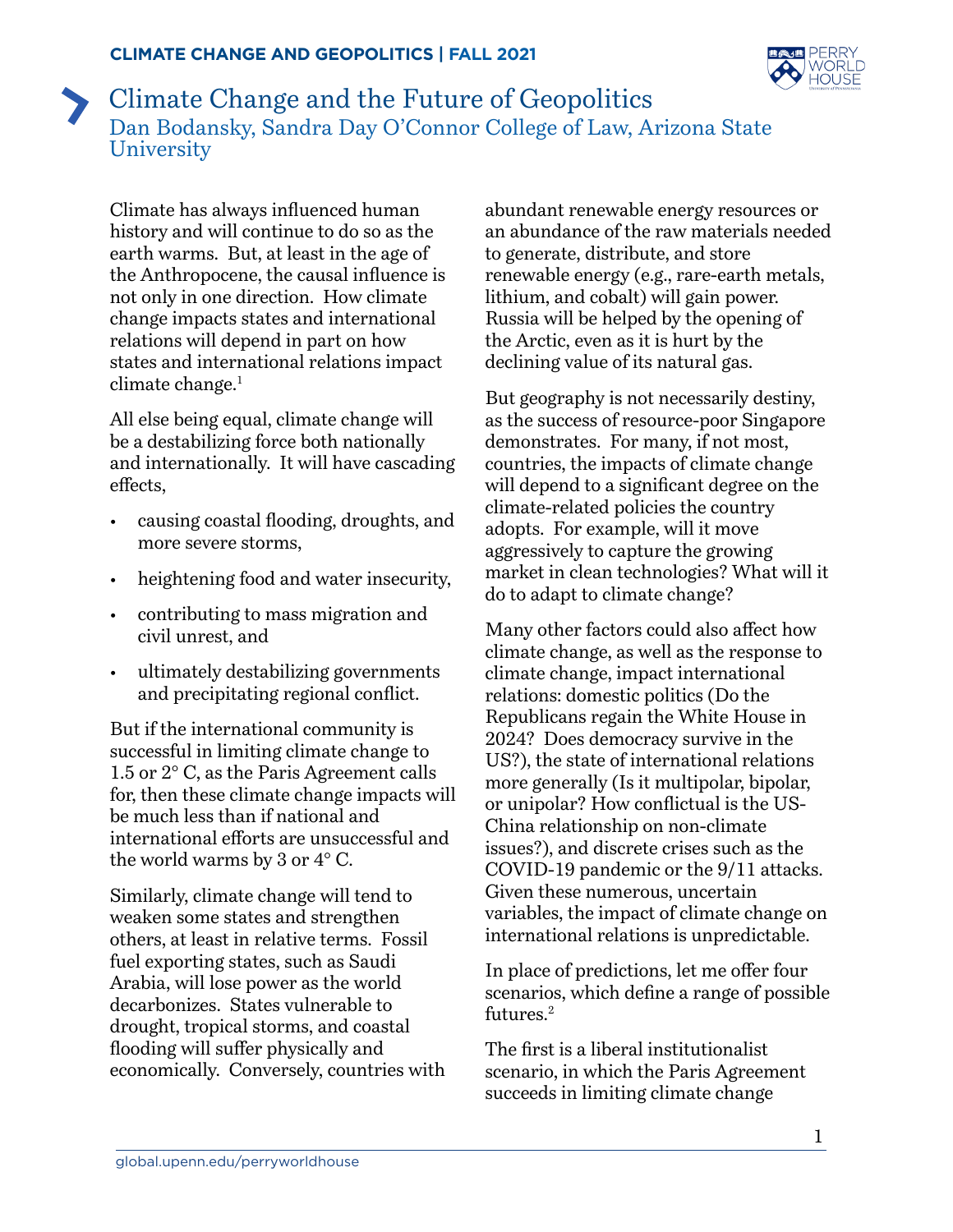significantly. Countries progressively ratchet up the level of ambition of their mitigation efforts and decarbonize their economies by mid-century. Rich countries help finance this transition in poorer countries and fossil fuel-dependent states. The transition to renewable energy leads to greater energy selfsufficiency and reduces conflict. And the success of the UN climate change regime bolsters the credibility of international organizations more generally.

The second scenario is a more constructivist one. Social movements succeed in changing public consciousness, winning lawsuits, and otherwise pressuring corporations to decarbonize. As in the liberal institutionalist scenario, climate change is limited to relatively modest levels and does not hugely impact international relations. But unlike the institutionalist scenario, change comes from the bottom up, despite rather than because of international institutions. Even as social movements gain success, the UN climate change regime remains mired in procedural arguments and seems increasingly irrelevant. As a result, international institutions lose prestige and influence.

A third scenario is "realist." International climate policy fragments. Countries taking action to reduce emissions impose trade restrictions on countries with weaker policies, leading to trade wars and increasing economic nationalism. Global emissions remain high, and global temperatures rise by 3° C or more. Some states disappear altogether as a result of sea level rise. Others experience droughts and floods, leading to civil unrest and mass migration. Ultra-nationalist, populist parties gain power in countries inundated by climate migrants and seek

to close their borders. The growing tide of nationalism and populism weakens international institutions generally.

A final scenario assumes that the international community continues to muddle on, at least for the foreseeable future. States continue to take haphazard actions to mitigate and adapt to climate change. The global temperature continues to rise, causing forest fires, droughts, more extreme tropical storms, and migration, but not fast enough for the frog to jump, metaphorically speaking. Climate change exacerbates existing international tensions but does not fundamentally alter international relations.

Which of these (or other) scenarios is most likely? As an international lawyer rather than a futurologist, I leave it to others to speculate.